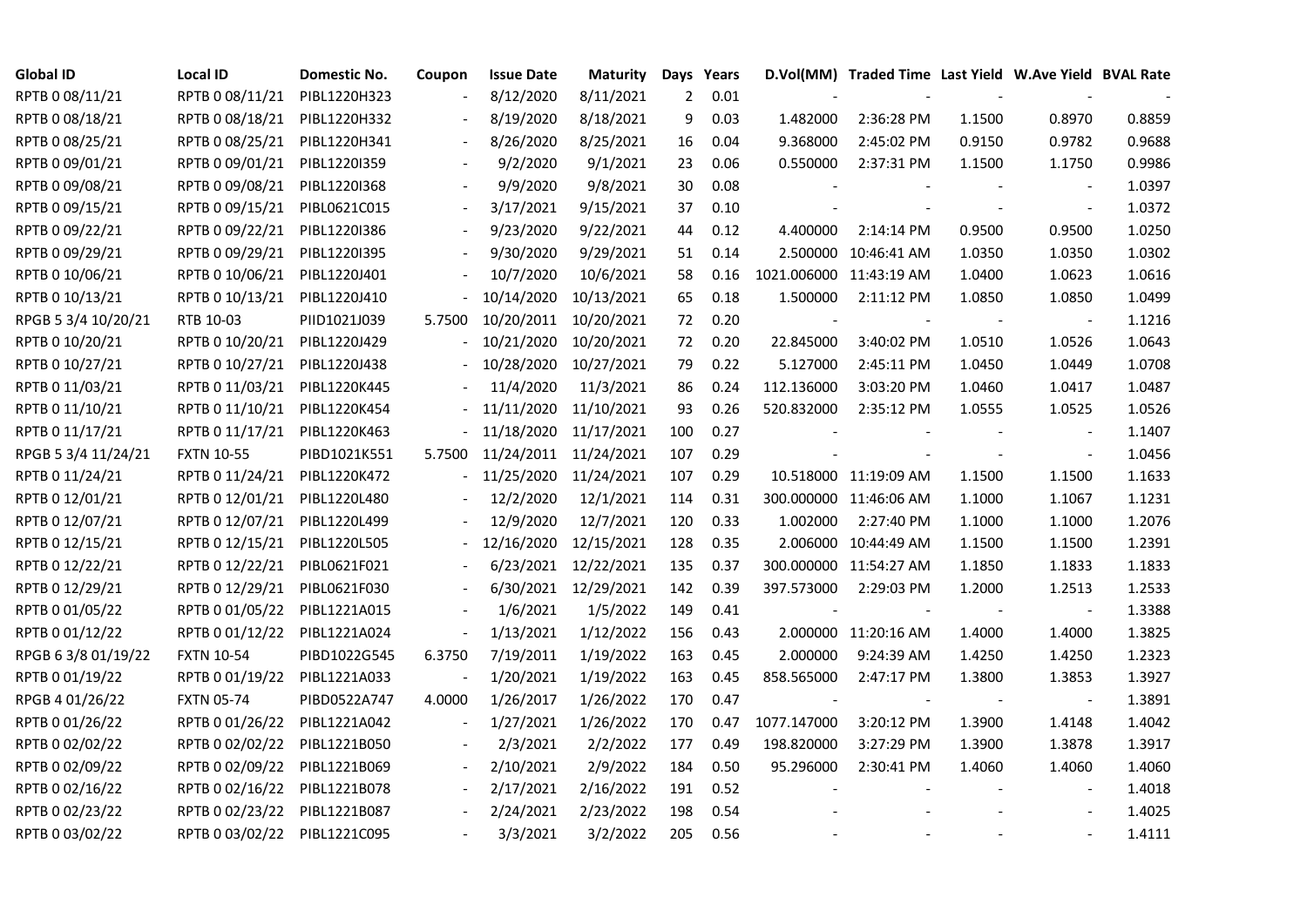| <b>Global ID</b>     | <b>Local ID</b>   | Domestic No. | Coupon                       | <b>Issue Date</b> | Maturity   |     | Days Years |             | D.Vol(MM) Traded Time Last Yield W.Ave Yield BVAL Rate |        |                          |        |
|----------------------|-------------------|--------------|------------------------------|-------------------|------------|-----|------------|-------------|--------------------------------------------------------|--------|--------------------------|--------|
| RPTB 0 03/09/22      | RPTB 0 03/09/22   | PIBL1221C102 | $\overline{\phantom{a}}$     | 3/10/2021         | 3/9/2022   | 212 | 0.58       |             |                                                        |        |                          | 1.4191 |
| RPGB 15 03/14/22     | <b>FXTN 20-02</b> | PIBD2022C021 | 15.0000                      | 3/14/2002         | 3/14/2022  | 217 | 0.59       |             |                                                        |        |                          | 1.3237 |
| RPTB 0 03/16/22      | RPTB 0 03/16/22   | PIBL1221C111 | $\overline{\phantom{a}}$     | 3/17/2021         | 3/16/2022  | 219 | 0.60       |             |                                                        |        | $\overline{\phantom{a}}$ | 1.4272 |
| RPTB 0 03/23/22      | RPTB 0 03/23/22   | PIBL1221C120 | $\overline{\phantom{a}}$     | 3/24/2021         | 3/23/2022  | 226 | 0.62       |             |                                                        |        | $\blacksquare$           | 1.4351 |
| RPTB 0 03/30/22      | RPTB 0 03/30/22   | PIBL1221C139 | $\blacksquare$               | 3/31/2021         | 3/30/2022  | 233 | 0.64       |             |                                                        |        | $\blacksquare$           | 1.4592 |
| RPTB 0 04/06/22      | RPTB 0 04/06/22   | PIBL1221D147 |                              | 4/7/2021          | 4/6/2022   | 240 | 0.66       |             |                                                        |        |                          | 1.4403 |
| RPTB 0 04/13/22      | RPTB 0 04/13/22   | PIBL1221D156 |                              | 4/14/2021         | 4/13/2022  | 247 | 0.68       |             |                                                        |        | $\blacksquare$           | 1.4173 |
| RPTB 0 04/20/22      | RPTB 0 04/20/22   | PIBL1221D165 |                              | 4/21/2021         | 4/20/2022  | 254 | 0.70       |             |                                                        |        | $\blacksquare$           | 1.4675 |
| RPTB 0 04/27/22      | RPTB 0 04/27/22   | PIBL1221D174 |                              | 4/28/2021         | 4/27/2022  | 261 | 0.72       |             |                                                        |        | $\overline{\phantom{a}}$ | 1.4888 |
| RPTB 0 05/04/22      | RPTB 0 05/04/22   | PIBL1221E182 |                              | 5/5/2021          | 5/4/2022   | 268 | 0.73       | 1000.000000 | 2:51:58 PM                                             | 1.5000 | 1.5000                   | 1.4823 |
| RPTB 0 05/11/22      | RPTB 0 05/11/22   | PIBL1221E191 | $\overline{\phantom{a}}$     | 5/12/2021         | 5/11/2022  | 275 | 0.75       |             |                                                        |        | $\overline{\phantom{a}}$ | 1.5000 |
| RPTB 0 05/18/22      | RPTB 0 05/18/22   | PIBL1221E208 |                              | 5/19/2021         | 5/18/2022  | 282 | 0.77       |             |                                                        |        |                          | 1.5022 |
| RPTB 0 05/25/22      | RPTB 0 05/25/22   | PIBL1221E217 |                              | 5/26/2021         | 5/25/2022  | 289 | 0.79       |             |                                                        |        | $\blacksquare$           | 1.5145 |
| RPTB 0 06/01/22      | RPTB 0 06/01/22   | PIBL1221F225 |                              | 6/2/2021          | 6/1/2022   | 296 | 0.81       |             | 150.000000 10:39:27 AM                                 | 1.5250 | 1.5250                   | 1.5142 |
| RPTB 0 06/08/22      | RPTB 0 06/08/22   | PIBL1221F234 |                              | 6/9/2021          | 6/8/2022   | 303 | 0.83       | 0.358000    | 3:14:46 PM                                             | 1.5600 | 1.5600                   | 1.5433 |
| RPTB 0 06/15/22      | RPTB 0 06/15/22   | PIBL1221F243 |                              | 6/16/2021         | 6/15/2022  | 310 | 0.85       |             |                                                        |        |                          | 1.5433 |
| RPTB 0 06/22/22      | RPTB 0 06/22/22   | PIBL1221F252 | $\overline{\phantom{a}}$     | 6/23/2021         | 6/22/2022  | 317 | 0.87       | 20.000000   | 2:06:01 PM                                             | 1.5600 | 1.5600                   | 1.5639 |
| RPTB 0 06/29/22      | RPTB 0 06/29/22   | PIBL1221F261 | $\blacksquare$               | 6/30/2021         | 6/29/2022  | 324 | 0.89       |             |                                                        |        |                          | 1.5550 |
| RPGB 4 3/4 07/04/22  | <b>FXTN 03-24</b> | PIBD0322G247 | 4.7500                       | 7/4/2019          | 7/4/2022   | 329 | 0.90       | 25.000000   | 2:06:28 PM                                             | 1.4500 | 1.4500                   | 1.4590 |
| RPTB 0 07/06/22      | RPTB 0 07/06/22   | PIBL1221G279 |                              | 7/7/2021          | 7/6/2022   | 331 | 0.91       |             | 10.000000 10:04:44 AM                                  | 1.5650 | 1.5650                   | 1.5639 |
| RPTB 0 07/13/22      | RPTB 0 07/13/22   | PIBL1221G288 | $\overline{\phantom{a}}$     | 7/14/2021         | 7/13/2022  | 338 | 0.93       |             |                                                        |        | $\blacksquare$           | 1.5966 |
| RPTB 0 07/20/22      | RPTB 0 07/20/22   | PIBL1221G297 | $\overline{\phantom{a}}$     | 7/21/2021         | 7/20/2022  | 345 | 0.95       |             |                                                        |        | $\blacksquare$           | 1.6190 |
| RPTB 0 07/27/22      | RPTB 0 07/27/22   | PIBL1221G304 | $\qquad \qquad \blacksquare$ | 7/28/2021         | 7/27/2022  | 352 | 0.96       |             |                                                        |        |                          | 1.6101 |
| RPGB 4 7/8 08/02/22  | <b>FXTN 10-56</b> | PIBD1022H562 | 4.8750                       | 8/2/2012          | 8/2/2022   | 358 | 0.98       |             |                                                        |        | $\overline{\phantom{a}}$ | 1.4912 |
| RPTB 0 08/03/22      | RPTB 0 08/03/22   | PIBL1221H312 | $\overline{\phantom{a}}$     | 8/4/2021          | 8/3/2022   | 359 | 0.98       | 825.796000  | 3:35:20 PM                                             | 1.6150 | 1.6178                   | 1.6173 |
| RPGB 4 3/4 09/13/22  | <b>FXTN 10-57</b> | PIBD1022I570 | 4.7500                       | 9/13/2012         | 9/13/2022  | 400 | 1.10       |             |                                                        |        | $\overline{\phantom{a}}$ | 1.5355 |
| RPGB 12 3/4 10/17/22 | <b>FXTN 20-03</b> | PIBD2022J033 | 12.7500                      | 10/17/2002        | 10/17/2022 | 434 | 1.19       |             |                                                        |        | $\blacksquare$           | 1.5709 |
| RPGB 4 5/8 12/04/22  | RTB 05-11         | PIID0522L114 | 4.6250                       | 12/4/2017         | 12/4/2022  | 482 | 1.32       | 43.350000   | 3:37:45 PM                                             | 1.6900 | 1.6974                   | 1.6167 |
| RPGB 4 12/06/22      | <b>FXTN 10-58</b> | PIBD1022L585 | 4.0000                       | 12/6/2012         | 12/6/2022  | 484 | 1.33       |             |                                                        |        | $\overline{\phantom{a}}$ | 1.6391 |
| RPGB 4 3/8 02/11/23  | RTB 03-10         | PIID0323B101 | 4.3750                       | 2/11/2020         | 2/11/2023  | 551 | 1.51       | 154.630000  | 2:41:30 PM                                             | 1.7400 | 1.7419                   | 1.7010 |
| RPGB 13 02/20/23     | <b>FXTN 20-04</b> | PIBD2023B048 | 13.0000                      | 2/20/2003         | 2/20/2023  | 560 | 1.53       |             |                                                        |        | $\blacksquare$           | 1.7020 |
| RPGB 5 1/2 03/08/23  | <b>FXTN 05-75</b> | PIBD0523C752 | 5.5000                       | 3/8/2018          | 3/8/2023   | 576 | 1.58       |             |                                                        |        | $\overline{\phantom{a}}$ | 1.6806 |
| RPGB 3 1/2 04/21/23  | <b>FXTN 07-58</b> | PIBD0723D588 | 3.5000                       | 4/21/2016         | 4/21/2023  | 620 | 1.70       |             |                                                        |        |                          | 1.7087 |
| RPGB 11 7/8 05/29/23 | <b>FXTN 20-05</b> | PIBD2023E054 | 11.8750                      | 5/29/2003         | 5/29/2023  | 658 | 1.80       |             |                                                        |        | $\blacksquare$           | 1.8041 |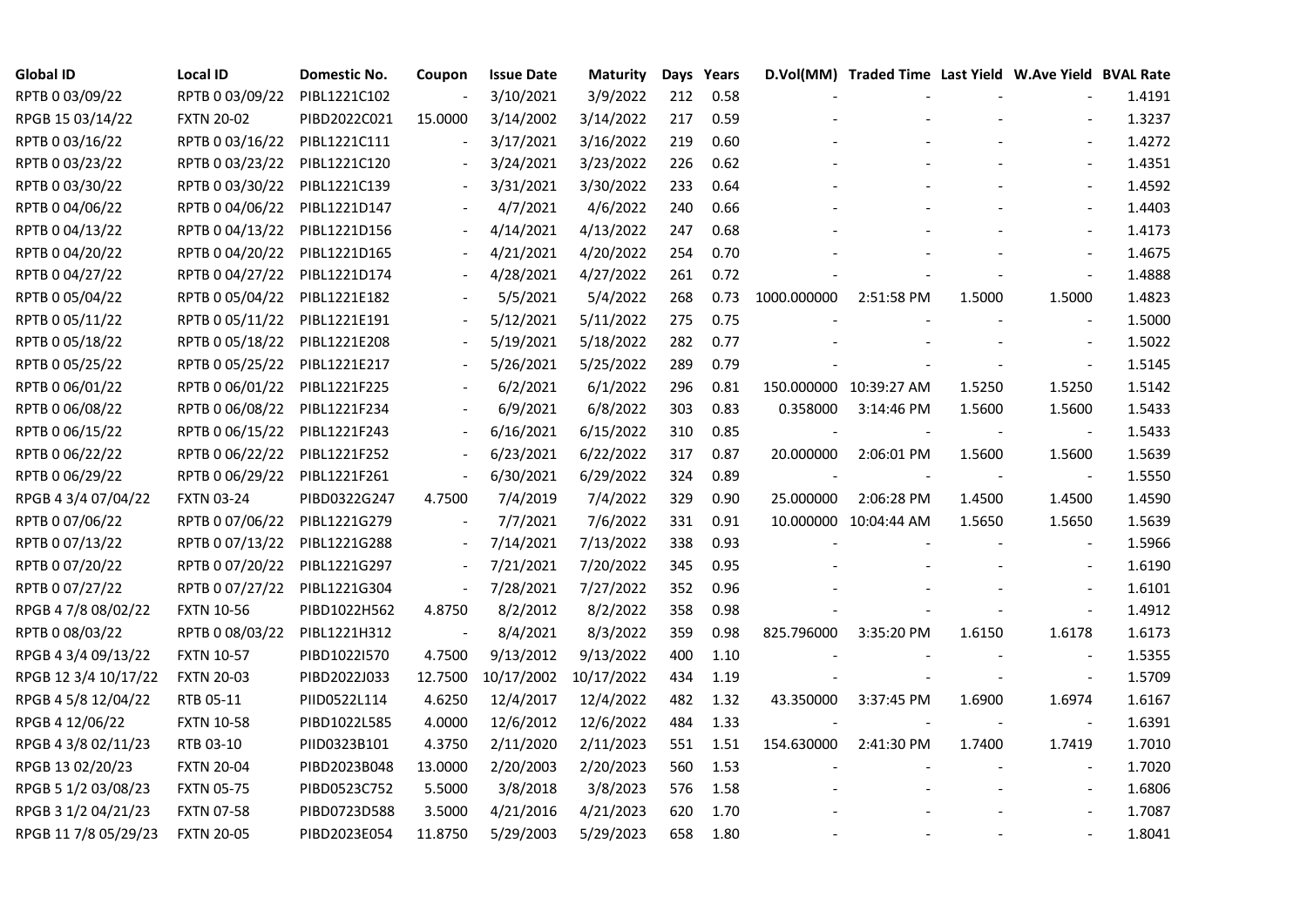| <b>Global ID</b>     | <b>Local ID</b>   | Domestic No. | Coupon  | <b>Issue Date</b> | <b>Maturity</b>  |     | Days Years |             | D.Vol(MM) Traded Time Last Yield W.Ave Yield BVAL Rate |                          |                          |        |
|----------------------|-------------------|--------------|---------|-------------------|------------------|-----|------------|-------------|--------------------------------------------------------|--------------------------|--------------------------|--------|
| RPGB 3 1/4 08/15/23  | RTB 10-04         | PIID1023H046 | 3.2500  | 8/15/2013         | 8/15/2023        | 736 | 2.02       |             | 33.000000 11:20:04 AM                                  | 1.9900                   | 1.9909                   | 1.9871 |
| RPGB 2 3/8 09/10/23  | <b>FXTN 03-25</b> | PIBD0323I252 | 2.3750  | 9/10/2020         | 9/10/2023        | 762 | 2.09       |             | 721.000000 10:52:16 AM                                 | 1.8900                   | 1.8900                   | 1.8908 |
| RPGB 11 3/8 10/23/23 | <b>FXTN 20-06</b> | PIBD2023J068 | 11.3750 | 10/23/2003        | 10/23/2023       | 805 | 2.20       |             |                                                        | $\sim$                   | $\blacksquare$           | 1.9442 |
| RPGB 2 3/8 03/09/24  | RTB 03-11         | PIID0324C115 | 2.3750  | 3/9/2021          | 3/9/2024         | 943 | 2.58       | 3154.330000 | 3:44:37 PM                                             | 2.1750                   | 2.1761                   | 2.1770 |
| RPGB 6 1/4 03/12/24  | RTB 05-12         | PIID0524C129 | 6.2500  | 3/12/2019         | 3/12/2024        | 946 | 2.59       |             | 13.902000 11:20:29 AM                                  | 2.2000                   | 2.1702                   | 2.1175 |
| RPGB 4 1/2 04/20/24  | <b>FXTN 07-59</b> | PIBD0724D595 | 4.5000  | 4/20/2017         | 4/20/2024        | 985 | 2.70       | 12.000000   | 9:21:25 AM                                             | 2.1250                   | 2.1250                   | 2.1172 |
| RPGB 12 3/8 06/03/24 | <b>FXTN 20-07</b> | PIBD2024F075 | 12.3750 | 6/3/2004          | 6/3/2024 1,029   |     | 2.82       |             |                                                        |                          | $\blacksquare$           | 2.1582 |
| RPGB 12 7/8 08/05/24 | <b>FXTN 20-08</b> | PIBD2024H086 | 12.8750 | 8/5/2004          | 8/5/2024 1,092   |     | 2.99       |             |                                                        |                          | $\sim$                   | 2.2171 |
| RPGB 4 1/8 08/20/24  | <b>FXTN 10-59</b> | PIBD1024H595 | 4.1250  | 8/20/2014         | 8/20/2024 1,107  |     | 3.03       |             |                                                        |                          |                          | 2.2998 |
| RPGB 4 1/4 10/17/24  | <b>FXTN 05-76</b> | PIBD0524J762 | 4.2500  | 10/17/2019        | 10/17/2024 1,165 |     | 3.19       |             |                                                        |                          | $\overline{\phantom{a}}$ | 2.3439 |
| RPGB 13 3/4 11/11/24 | <b>FXTN 20-09</b> | PIBD2024K091 | 13.7500 | 11/11/2004        | 11/11/2024 1,190 |     | 3.26       |             |                                                        |                          | $\blacksquare$           | 2.3086 |
| RPGB 5 3/4 04/12/25  | <b>FXTN 07-61</b> | PIBD0725D618 | 5.7500  | 4/12/2018         | 4/12/2025 1,342  |     | 3.67       |             | 35.000000 11:58:08 AM                                  | 2.5500                   | 2.5500                   | 2.4920 |
| RPGB 12 1/8 04/14/25 | <b>FXTN 20-10</b> | PIBD2025D103 | 12.1250 | 4/14/2005         | 4/14/2025 1,344  |     | 3.68       |             |                                                        |                          | $\blacksquare$           | 2.4523 |
| RPGB 2 5/8 08/12/25  | RTB 05-13         | PIID0525H130 | 2.6250  | 8/12/2020         | 8/12/2025 1,464  |     | 4.01       | 2479.405000 | 3:47:43 PM                                             | 2.5100                   | 2.5385                   | 2.5264 |
| RPGB 3 5/8 09/09/25  | <b>FXTN 10-60</b> | PIBD10251608 | 3.6250  | 9/9/2015          | 9/9/2025 1,492   |     | 4.09       |             | 170.000000 11:18:27 AM                                 | 2.5500                   | 2.5279                   | 2.5038 |
| RPGB 12 1/8 10/20/25 | <b>FXTN 20-11</b> | PIBD2025J116 | 12.1250 | 10/20/2005        | 10/20/2025 1,533 |     | 4.20       |             |                                                        |                          |                          | 2.6305 |
| RPGB 18 1/4 11/29/25 | <b>FXTN 25-01</b> | PIBD2525K015 | 18.2500 | 11/29/2000        | 11/29/2025 1,573 |     | 4.31       |             |                                                        |                          | $\sim$                   | 2.6690 |
| RPGB 10 1/4 01/19/26 | <b>FXTN 20-12</b> | PIBD2026A122 | 10.2500 | 1/19/2006         | 1/19/2026 1,624  |     | 4.45       |             |                                                        |                          | $\blacksquare$           | 2.7179 |
| RPGB 6 1/4 02/14/26  | <b>FXTN 07-62</b> | PIBD0726B627 | 6.2500  | 2/14/2019         | 2/14/2026 1,650  |     | 4.52       |             | 35.000000 11:33:06 AM                                  | 2.6500                   | 2.6500                   | 2.6135 |
| RPGB 3 3/8 04/08/26  | <b>FXTN 05-77</b> | PIBD0526D772 | 3.3750  | 4/8/2021          | 4/8/2026 1,703   |     | 4.66       | 2662.364500 | 3:59:03 PM                                             | 2.6250                   | 2.6519                   | 2.6296 |
| RPGB 3 1/2 09/20/26  | RTB 10-05         | PIID1026I057 | 3.5000  | 9/20/2016         | 9/20/2026 1,868  |     | 5.11       |             |                                                        |                          | $\blacksquare$           | 3.0413 |
| RPGB 6 1/4 10/20/26  | RTB 15-01         | PIID1526J019 | 6.2500  | 10/20/2011        | 10/20/2026 1,898 |     | 5.20       |             |                                                        |                          | $\sim$                   | 2.9821 |
| RPGB 8 12/07/26      | <b>FXTN 20-13</b> | PIBD2026L139 | 8.0000  | 12/7/2006         | 12/7/2026 1,946  |     | 5.33       |             |                                                        |                          | $\overline{\phantom{a}}$ | 3.0231 |
| RPGB 5 3/8 03/01/27  | RTB 15-02         | PIID1527C023 | 5.3750  | 3/1/2012          | 3/1/2027 2,030   |     | 5.56       |             | 7.000000 11:49:22 AM                                   | 3.2400                   | 3.2400                   | 3.1004 |
| RPGB 4 3/4 05/04/27  | <b>FXTN 10-61</b> | PIBD1027E617 | 4.7500  | 5/4/2017          | 5/4/2027 2,094   |     | 5.73       | 1064.000000 | 3:45:18 PM                                             | 3.0500                   | 3.0776                   | 3.0594 |
| RPGB 8 5/8 09/06/27  | <b>FXTN 20-14</b> | PIBD2027I140 | 8.6250  | 9/6/2007          | 9/6/2027 2,219   |     | 6.08       |             |                                                        |                          | $\overline{\phantom{a}}$ | 3.2707 |
| RPGB 6 1/4 03/22/28  | <b>FXTN 10-63</b> | PIBD1028C635 | 6.2500  | 3/22/2018         | 3/22/2028 2,417  |     | 6.62       |             | 60.000000 11:50:37 AM                                  | 3.6037                   | 3.6037                   | 3.6117 |
| RPGB 3 5/8 04/22/28  | <b>FXTN 07-64</b> | PIBD0728D649 | 3.6250  | 4/22/2021         | 4/22/2028 2,448  |     | 6.70       | 2814.000000 | 3:55:18 PM                                             | 3.6250                   | 3.6466                   | 3.6283 |
| RPGB 9 1/2 12/04/28  | <b>FXTN 20-15</b> | PIBD2028L151 | 9.5000  | 12/4/2008         | 12/4/2028 2,674  |     | 7.32       |             |                                                        |                          | $\overline{\phantom{a}}$ | 3.6667 |
| RPGB 67/8 01/10/29   | <b>FXTN 10-64</b> | PIBD1029A644 | 6.8750  | 1/10/2019         | 1/10/2029 2,711  |     | 7.42       | 152.300000  | 2:02:17 PM                                             | 3.7000                   | 3.7034                   | 3.7050 |
| RPGB 8 3/4 05/27/30  | <b>FXTN 20-16</b> | PIBD2030E166 | 8.7500  | 5/27/2010         | 5/27/2030 3,213  |     | 8.80       |             |                                                        |                          | $\blacksquare$           | 3.8025 |
| RPGB 2 7/8 07/09/30  | <b>FXTN 10-65</b> | PIBD1030G655 | 2.8750  | 7/9/2020          | 7/9/2030 3,256   |     | 8.91       |             |                                                        |                          | $\overline{\phantom{a}}$ | 3.7423 |
| RPGB 12 1/2 07/28/30 | <b>FXTN 25-02</b> | PIBD2530G029 | 12.5000 | 7/28/2005         | 7/28/2030 3,275  |     | 8.97       |             |                                                        |                          |                          | 3.8214 |
| RPGB 11 1/4 01/26/31 | <b>FXTN 25-03</b> | PIBD2531A032 | 11.2500 | 1/26/2006         | 1/26/2031 3,457  |     | 9.47       |             |                                                        | $\overline{\phantom{a}}$ | $\blacksquare$           | 3.8537 |